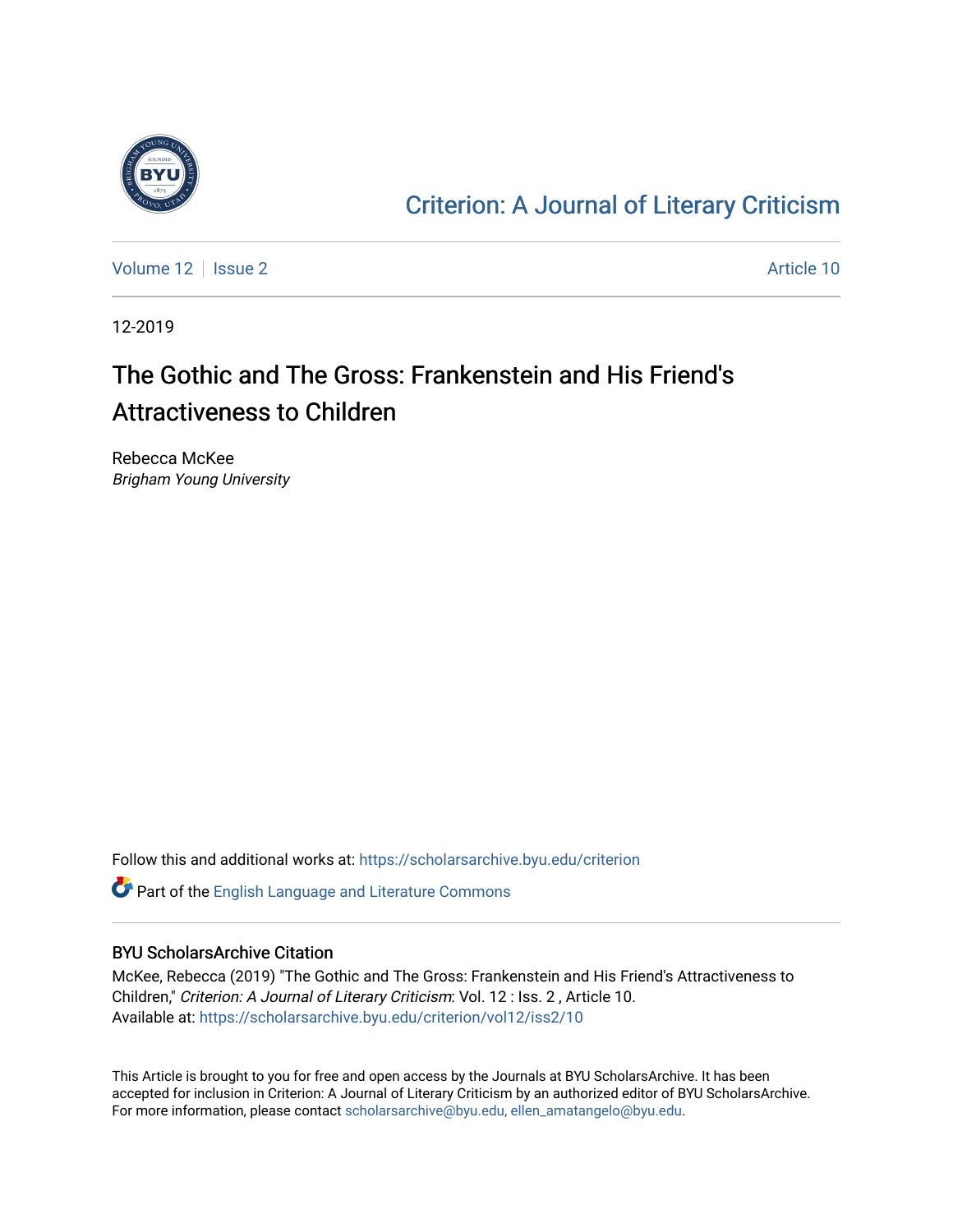# The Gothic and The Gross

*Frankenstein and His Friend's Attractiveness to Children*

*Rebecca McKee*

Mary Shelley's *Frankenstein* sent shockwaves through nineteenth century society with the horror contained in her novel. In the two hundred years since its publication, stage and film adaptations have pushed the limits of each generation's tolerance for terrifying images. In addition to appearing in increasingly terrifying movies produced by Universal Pictures and Hammer Studios, the Frankenstein creature has also undergone a metamorphosis from monstrous threat to beloved playmate of even the littlest children. Moving from true horror in film to comic books for teenagers and cartoons for children and toddlers, Frankenstein is now a beloved character inhabiting a land of imagination populated with monster friends. The domain of monsters is a gothic realm, where horror, mystery, violence, ghosts, and gore may appear at any moment. Critics have contended that gothic elements are detrimental to a child's mental and emotional development. I refute that idea with the notion that gothic, scary images are part of a child's everyday life. Little children live in a world where adults look like giants, where every shadow could be a monster, and where every nighttime noise could be a ghost. Everything is real to children. Embracing child-appropriate gothic elements in literature and film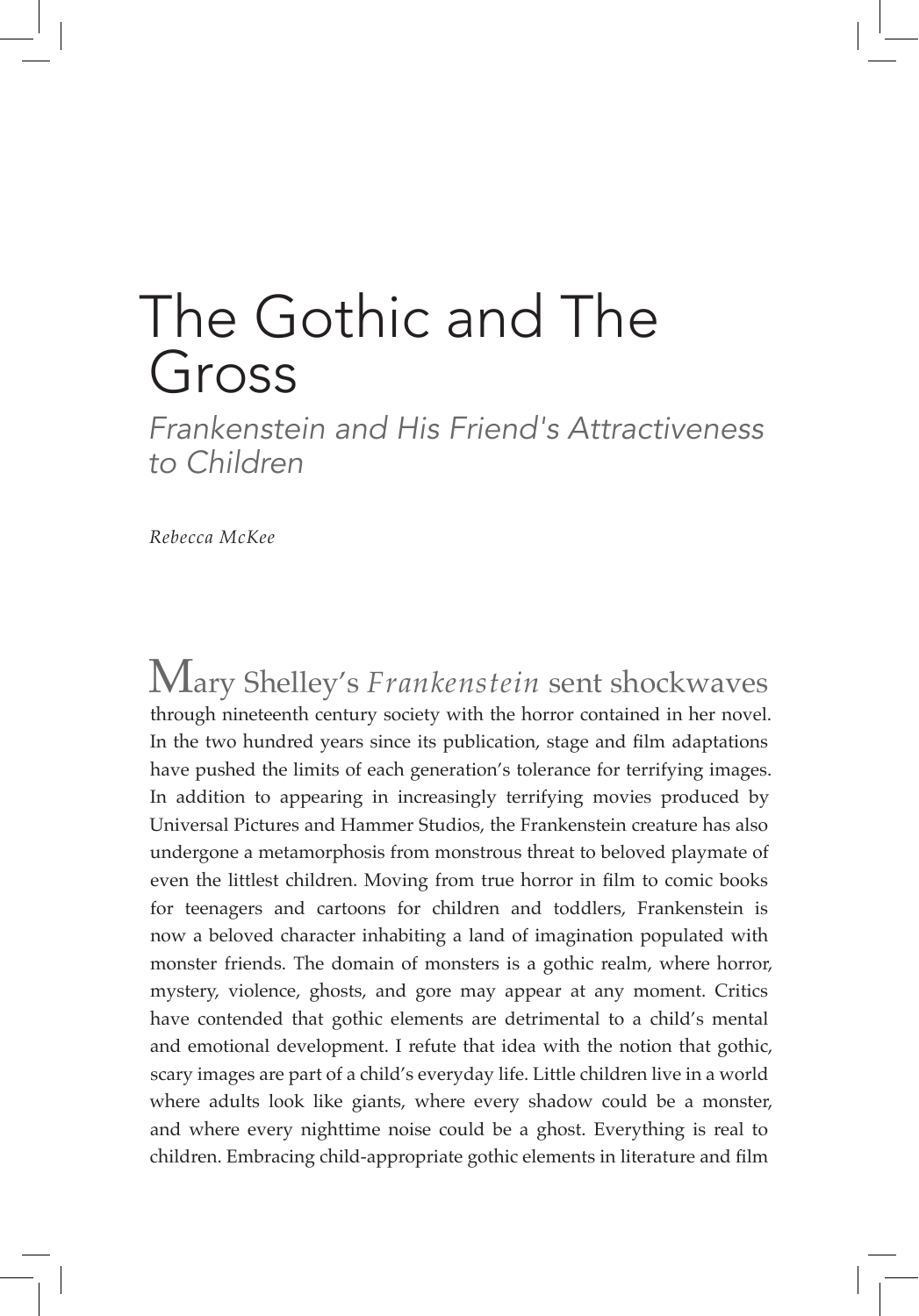allows children to confront challenging fears, enabling a cathartic release of tension. Monsters also represent a world where everyday rules like "don't make a mess" and "wipe your nose" are ignored. Monsters get to be gross, and children love a good revolting mess. Accepting the gothic elements in children's entertainment, including Frankenstein's monster and other gothic characters, is a healthy and enjoyable secret of childhood.

The softening of the Frankenstein monster from the vengeful murderer of Mary Shelley's novel and the terror represented in James Whale's 1931 film *Frankenstein* begins with comic books during the early 1940s. Movie censors forbade horror films because they feared terrifying images were bad for national morale during World War II. Comic books satisfied the "appetite for horror" while escaping the notice of the censors (Murray 221). *Frankenstein*  may have been the first horror story in American comics (Murray 220). In 1945, comic book artist Dick Briefer first makes the shift from frightful to funny by giving his Frankenstein monster a button nose placed above eyeheight, suggesting deformity without inspiring revulsion. Similar to the makeup worn by Boris Karloff, the first actor to portray Frankenstein in modern film, the monster had a "flat head and an enormous frame [but] dressed in [child-friendly colors:] blue trousers, a bright yellow top and a huge red jacket" (Murray 25). The comic book Frankenstein character bridges the chasm between the abject horror that Mary Shelly imagines and the child's imaginary monster friend who inspires laughter and courage.

Funny versions of the monster appeared with increasing frequency. For example, *Abbott and Costello Meet Frankenstein* created a 1948 box office smash with its slapstick treatment of the horror film genre. Lou Costello displays childlike physical comedy when he accidentally sits on the monster's lap, creating a hilarious scene that allows children to imagine themselves interacting with the Frankenstein creature. This adaptation introduced many people to the horror film genre. Using humor to soften the terror expanded the audience to include children as well as adults. Other funny versions of the character proliferated, feeding audience appetite for Frankenstein through television and animated film. *The Munsters* TV series (1964–66) featured a Karloff-inspired Dad in a family of monsters, and *The Addams Family*'s (1964–66) character Lurch is an inarticulate yet less terrifying version of Frankenstein. The stop-motion animation feature *Mad Monster Party?* (1967) is a colorful gathering of dozens of movie monsters including Frankenstein, Dracula, and King Kong. These more child-friendly versions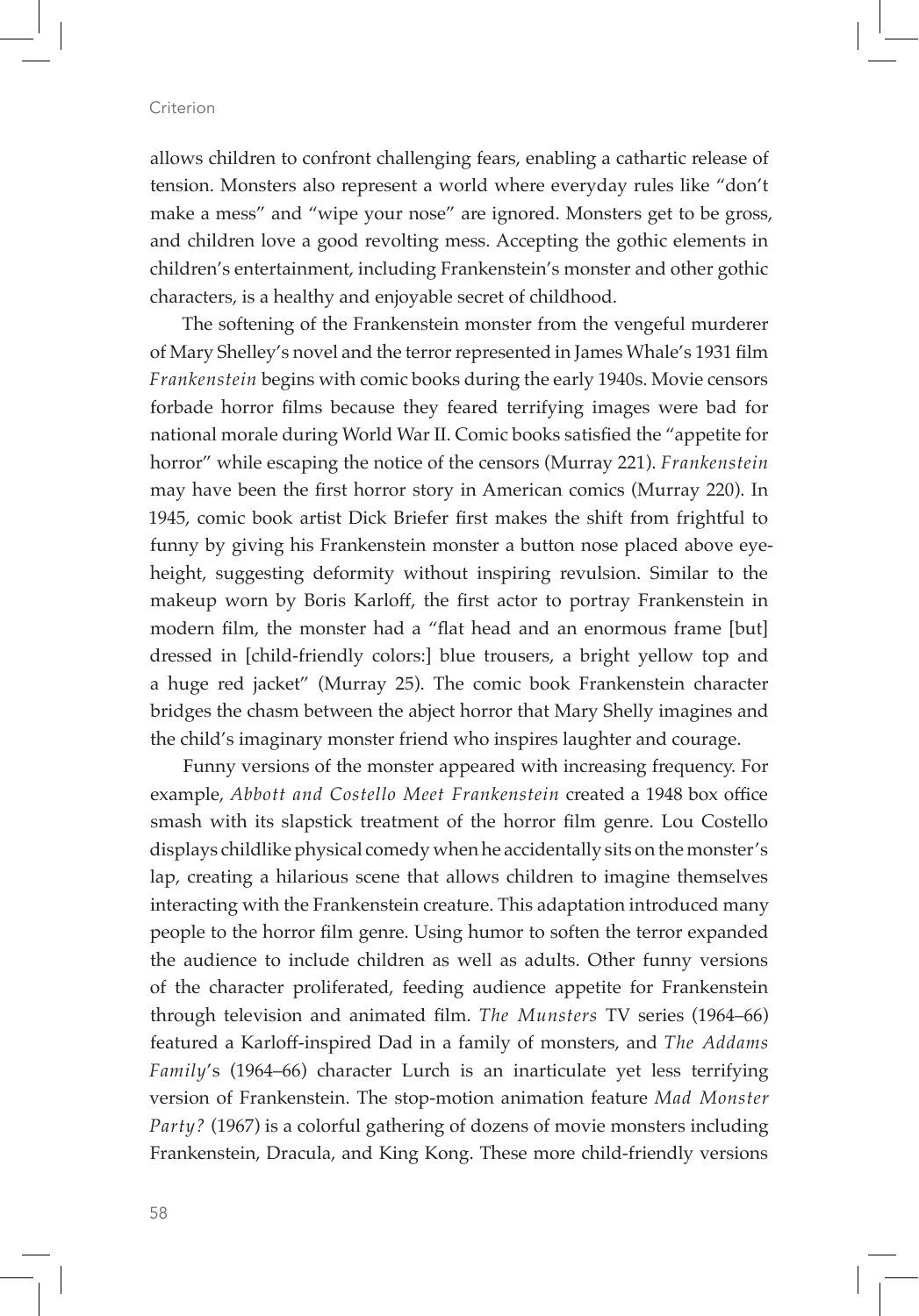of the Karloff-style creature paved the way for the commercialization of the Frankenstein image in "everything from breakfast cereal to action figures" (Horton 101). Frankenberry and Count Chocula cereals first appeared in 1971 and were devoured by monster-loving children. With all ages enthralled by the monster, Frankenstein's place in society's cultural fabric is more than secure—it is thriving.

With the acceptance of the Karloff-inspired creature, many other monsters soon joined the childhood sphere. Public television launched the preschool educational program Sesame Street, which introduced warm and fuzzy monsters who lived peacefully alongside adults, animals, and children. Animated cartoons used imaginative artwork to create both friendly and adversarial monsters in numerous children's programs such as *Monster in My Pocket*, *Groovie Goolies*, *Scooby-Doo, Where Are You?,* and *Beetlejuice*. Cartoons featuring monster characters are still popular, with the newest, *Super Monsters*, appearing in 2017. With preschoolers as its target audience, *Super Monsters* features the children of some of the adult creatures who have previously captivated the world. These young monsters just want to master their special powers before they go to kindergarten—a goal every preschool child can appreciate (Petski). Gothic creatures populate the imaginary world of children, allowing growth in a safe way that mere reality may not provide.

While the realms of imagination do produce learning experiences, the education of real children concerns parents, teachers, and governments. Society's best interests are served when children are taught to function in the real world as responsible and well-intentioned individuals. Some people are concerned that gothic elements in childhood play are harmful, leading to adverse outcomes for children and society as a whole. During the eighteenth century, Enlightenment theories on child-rearing discouraged imaginative play, instead promoting ideas of industry and piety for children. Enlightenment era authors such as Mary Woolstonecraft, Anna Laetitia Barbauld, and Maria Edgeworth were inspired to write literature for children that expunged the gothic ideas of ghosts and terror (Jackson 1). Focused on educating and improving children, Woolstonecraft offered her book *Original Stories from Real Life: with Conversations Calculated to Regulate the Affections and Form the Mind to Truth and Goodness* as a guide. Children were expected to favor instructive narrative over the "pleasures of a good shiver" (Jackson 2). Anna Barbauld wrote prolifically for children, but *Hymns in Prose for Children*, written in 1781, is her best-known work today. She states, "The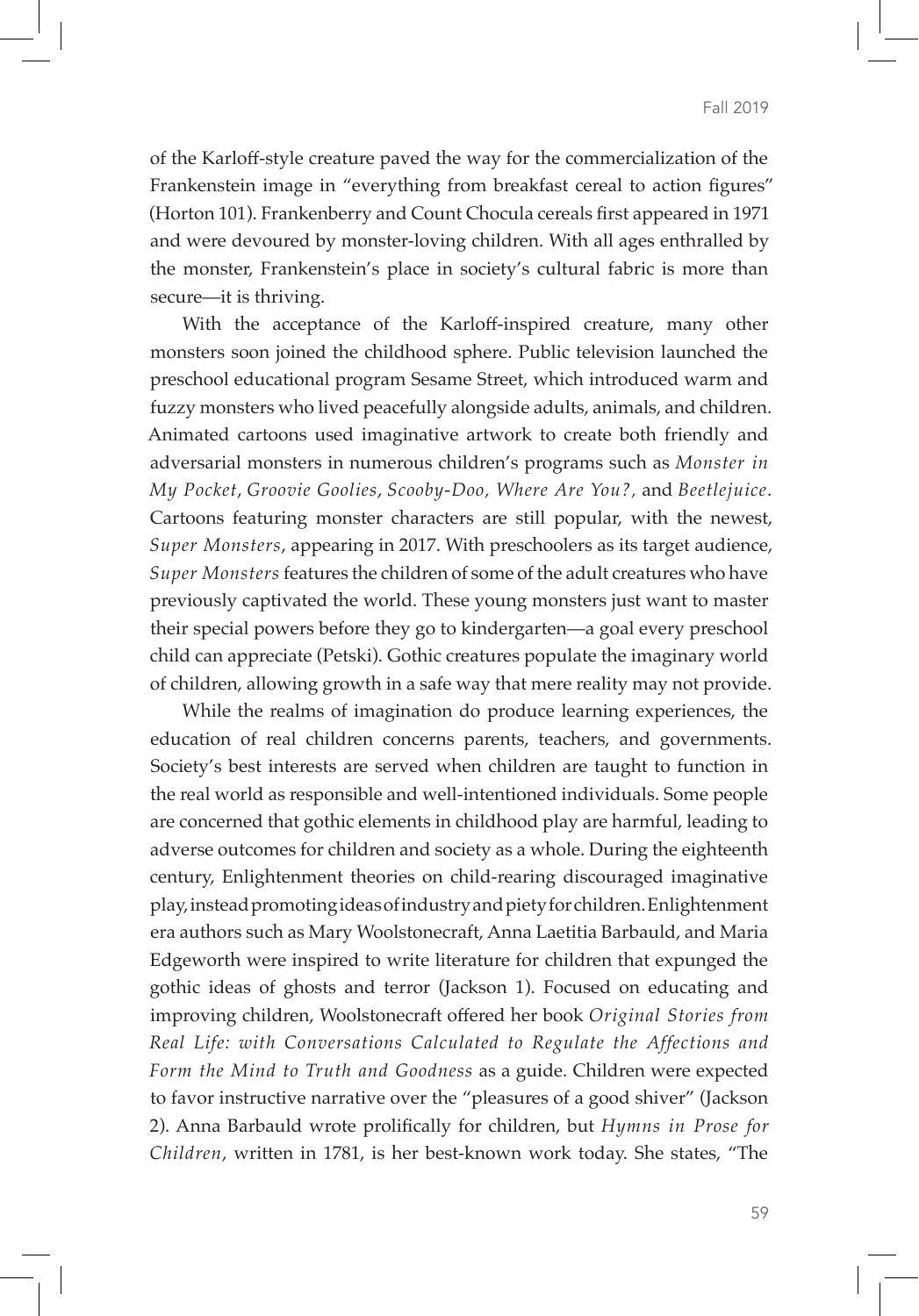peculiar design of this publication is, to impress devotional feelings as early as possible on the infant mind" (Barbauld v). Barbauld's work seeks to turn children away from frivolous tales and toward religious devotion. Maria Edgeworth works in the same vein with her 1796 book, *The Parent's Assistant*, prefacing her work with "care has been taken to avoid inflaming the imagination" (Edgeworth 9). All of life is enhanced by imagination, yet eighteenth century authors deliberately sought to suppress creative invention in their audience. These authors worked to instill the Enlightenment ideals of self-improvement and industry in children's literature. Yet some of them, including Woolstonecraft, wrote gothic elements into stories for their adult audiences (Townshend 22). The notion that adults may enjoy gothic stories but children should not stems from the thinking of the eighteenth century philosopher Jean-Jacques Rousseau. He put forward the idea that "nature wants children to be children before being men. Childhood has its way of seeing, thinking, and feeling which are proper to it." Writers of the Enlightenment era strove to guide a child's "proper thinking" by eliminating fright and imagination from childhood; their books were instruction tomes lacking laughter and delight. Far from promoting a child's "way of seeing," Woolstonecraft, Barbauld, and Edgeworth addressed miniature adults rather than children experiencing the feelings "proper to [childhood]" (Townshend 24).

Childhood's "proper seeing, thinking, and feeling," as Rousseau calls them, will also include natural fears such as abandonment, injury, loneliness, and death. Human fears inhabit the minds of children just as they do adults. Gothic mystery and minor horror are appropriate in children's literature and authors who avoid spookiness may overlook the reality of a child's inner life. Observing children's play is very instructive; natural human instinct is fully evident as children navigate real and imaginary worlds. Innocent games with dolls will sometimes include a funeral. A dark room becomes the lair of a ghost or monster. Shivery feelings of fear and mystery are part of the fun. The assurance of safety allows for increased optimism and confidence. Removing gothic influences from children's literature and play hinders the child's ability to achieve the release of tension that comes from experiencing fear and concluding the fright in safety. Oftentimes the excess emotion of terror is vented through laughter. Humor does the work of making monsters less frightening. Just as Harry Potter's teacher Professor Remus Lupin instructs Hogwarts students to repel frightening boggarts by dressing those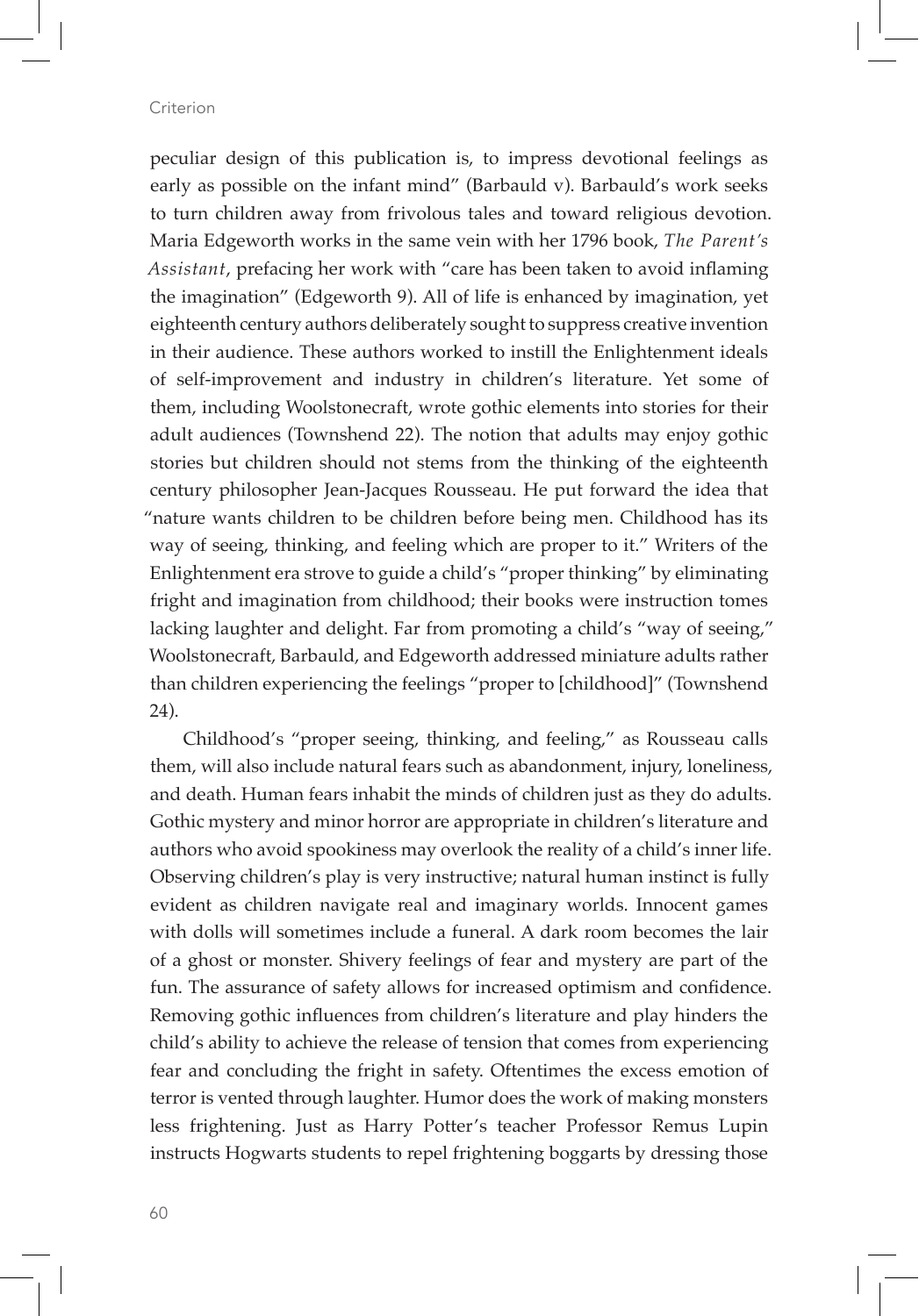inhuman shapeshifters in funny hats (Rowling 135), adding humor to the fright allows children to laugh at fears, strengthening their ability to cope with future stresses.

When children face challenging feelings, such as fright, their coping mechanisms for scary situations are enhanced by confronting similar problems in the imaginary world. Gothic creatures, reimagined for an audience of children, allow for make-believe situations that youngsters can confront and overcome. Issues that plague little children include learning self-control, polite manners, and socially acceptable habits. The friendly monsters of the *Sesame Street* gang deal with some of the same issues that plague children. Cookie Monster has a voracious appetite, especially for cookies. His often uncontrollable urges to eat every cookie in sight is funny to a child because it's incongruous to see a big, blue, furry monster craving the same treats that mommy just baked. An appetite for sweets can feel overwhelming to a child; learning to control that desire is a true challenge for children (and for many adults, too). Cookie Monster's colleague, Oscar the Grouch, represents another childhood challenge. Oscar is always grouchy and rude. Children struggle to conform to the norms of good manners, especially when their emotions manifest as grumpiness. Exaggerating rudeness and treating it with humor allows children to forgive themselves and others for grouchy moments. Cookie Monster and Oscar the Grouch share another charm in the eyes of children—they are unapologetically messy. Cookie Monster's uncontrolled binges result in crumbs flying everywhere, peppering his blue fur with cookie dust. Oscar treasures trash, hoarding his mess in the garbage can he calls home. The parallels to a child's mess-making ability are clear. Kids love a good mess; they'll happily make and live in chaos if their parents allow it. Two benefits of embracing monsters in childhood play include accepting children's imperfect behavior and permitting their enjoyment of gross foods. Allowing tastes and behaviors to differ from societal norms eases the pressure on children to conform.

Creators of children's entertainment are aware of the appetite for grossness; it receives a lot of attention in books and toys. A friendly and happily gross version of Mary Shelley's original monster appears in Adam Rex's 2006 picture book, *Frankenstein Makes a Sandwich*. Disgusting food in all its glory is both the problem and the solution to Rex's monster's dilemma. When he ventures into his neighborhood in search of lunch, his frightened neighbors behave like the villagers in the 1930s Frankenstein films directed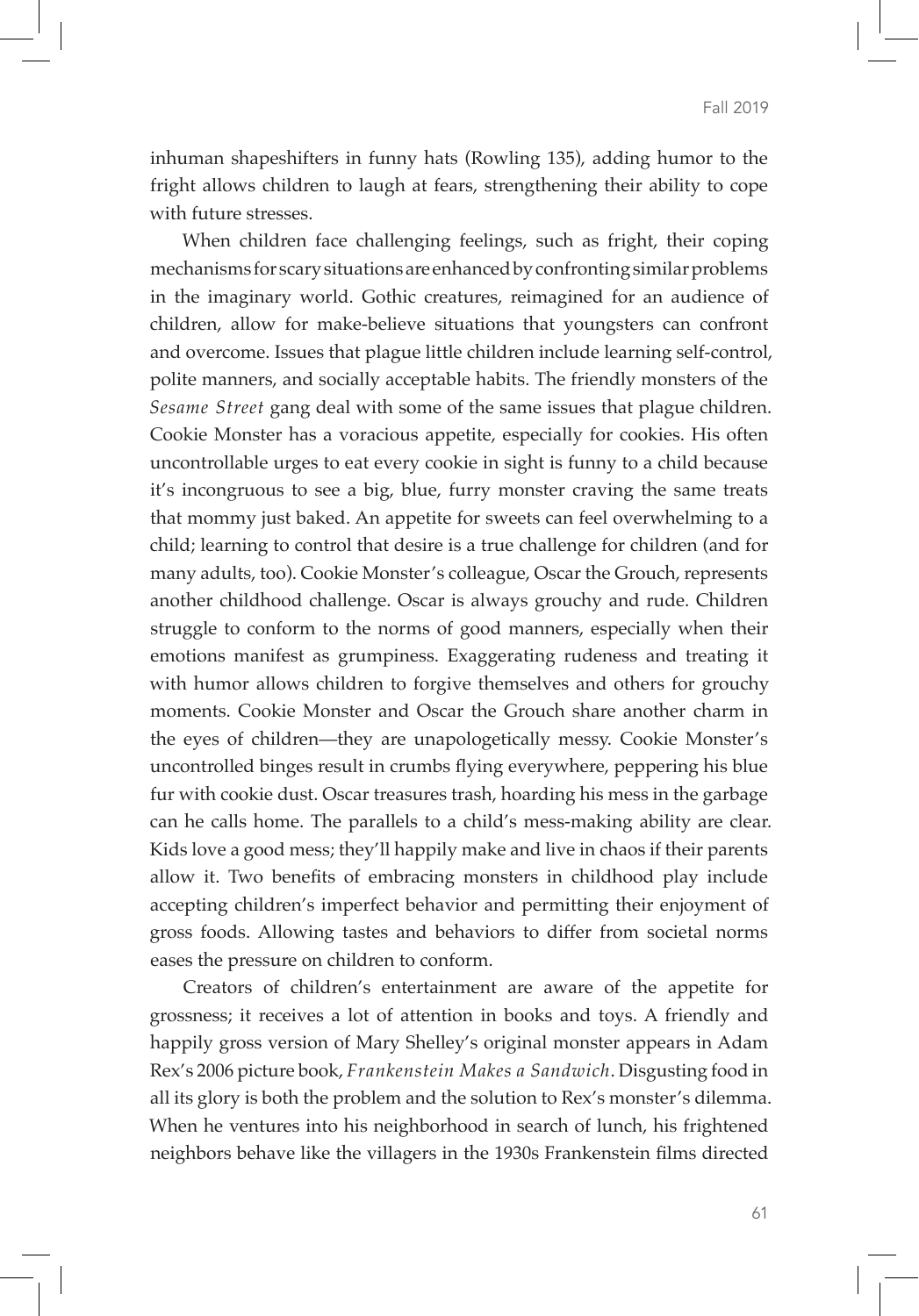by James Whale. Rex's Frankenstein meets immediate fear and hostility from his neighbors. Unlike the villagers in Whale's film, these neighbors don't attack the monster with fire—instead they throw rotten food at the creature:

They threw tomatoes, pigs, potatoes, loaves of moldy bread. And then a thought struck Frankenstein as pickles struck his head. It's true, at first he thought the worst: His neighbors were so rude! But then he found that on the ground they'd made a mound of food. He piled it high and waved goodbye and shouted, "Thanks a bunch!" Then stacked it on a plate and ate a big, disgusting lunch. (Rex 6-7)

Rex's Frankenstein makes a meal of the grossest things imaginable, mimicking the enjoyment that some children get by eating things that disgust the adults in their lives. Children are amused by repulsive food and their gothiccreature friends are companions in the delights of monstrous munching. The joys of disgusting food are not new. The grandparents of today's children ate library paste in elementary school. The "five-second rule" proclaims that food is still good to eat for five seconds after it hits the floor. And little children think that anything coming out of their noses is fair game. Gross games like "see-food," which consists of showing a wide-open mouth full of thoroughly chewed food to unsuspecting companions, both delight and disgust the children involved. A toy substance called "slime" oozes from the container to the hand of a child, who delights in the gooey texture. Accepting and enjoying disgusting substances is a monstrous diversion that children embrace with gusto. Publishers of juvenile literature and manufacturers of toys cleverly supply gross delights for young audiences.

Animated films like Tim Burton's *Frankenweenie* also supply a continuous stream of gothic-inspired children's entertainment. Brimming with disgusting details and weird humor, *Frankenweenie* tells the tender story of a boy, Victor, who loves his dog. Because Victor's father doesn't accept his son's peculiarities, the dog dies in an accident. The heartbroken boy succeeds in reanimating his pet. Mary Shelley's character, Victor Frankenstein, brought a dead man back to life out of all-consuming ambition. Burton's Victor does it out of love. Ultimately, Victor's parents let go of their narrow view of the "normal child" and fully accept their son, the gothic darkness that he enjoys, and the undead pet that he loves. Burton's film teaches that the results of extreme experiments are happier when they are done from love. *Frankenweenie* is also a lesson for children in how to deal with loss. Sparky,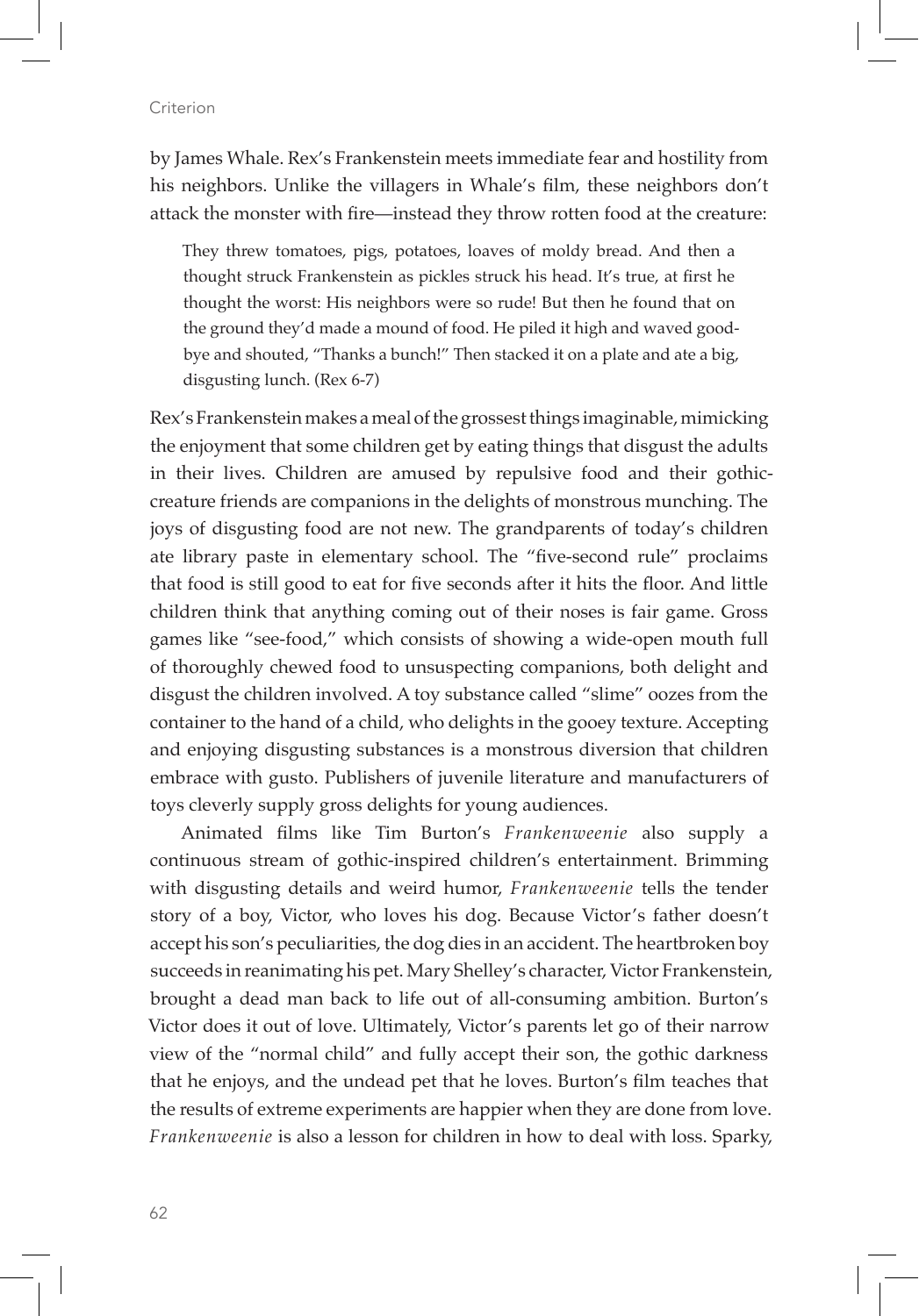the dog, dies twice; the second time Victor is willing to let him go but the adults around him revive his pet. Victor is rewarded with the happiest of endings because he faces grief with new maturity and is able to endure loss. The lessons taught by recasting the Frankenstein myth into a children's story exhibit the kind of benefits that gothic tales can bring about. *Frankenweenie*  capitalizes on the appetite children have for the disgusting and gross. Burton's film, which both parodies and pays tribute to Whale's film, works as a retelling of the *Frankenstein* myth that appeals to both children and their parents. Adults enjoy the parallels to the 1931 original, while children are captivated by this new version of the myth and pleasurably repelled by its nauseating details. Exhuming dead pets for reanimation and shaping a kitty's poo into classmates' initials are some of *Frankenweenie*'s nauseating details that fit right into the world of monsters.

Frankenstein's successful reinterpretation into children's entertainment owes much to the 1931 film, which featured a lonely, confused creature searching for companionship. James Whale's second Frankenstein film, the 1935 film *Bride of Frankenstein*, adds another layer of vulnerability and sympathy to the creature's story as we see him rejected by the Bride, his last hope for a friend. In their essay "Growing Up Frankenstein: Adaptations for Young Readers," Karen Coats and Farran Sands point out that all children have "a deep-seated fear of rejection and abandonment by their caregivers" (Coats 245). Psychologist D.W. Winnicott suggests that "isolation is one of the 'unthinkable anxieties' for a child's developing ego" (Coats 245). *Frankenstein*, as written for adults, makes fear of being alone all too real. Adapted for children, the story enfolds scary ideas like loneliness into a package that children can comprehend. They may even gain comfort in the idea that if someone who looks like Frankenstein's monster in children's literature is "lovable, then there is hope" for little humans, too (Coats 245). Whether a child feels like a Frankenstein or a grouch, the realms of imagination provide creatures and situations where young ones can confront their own challenges and fears.

Among other anxieties in children, Winnicott states that they may suffer from vague feelings that "their bodies are fragmented assemblages of parts rather than coherent wholes" (Coats 245). The fear that their bodies could fall to pieces might further explain affinity with Frankenstein, who is assembled from disparate cadaver parts. Modern society's matter-of-fact acceptance of medical transplants may also contribute to some of the fears that children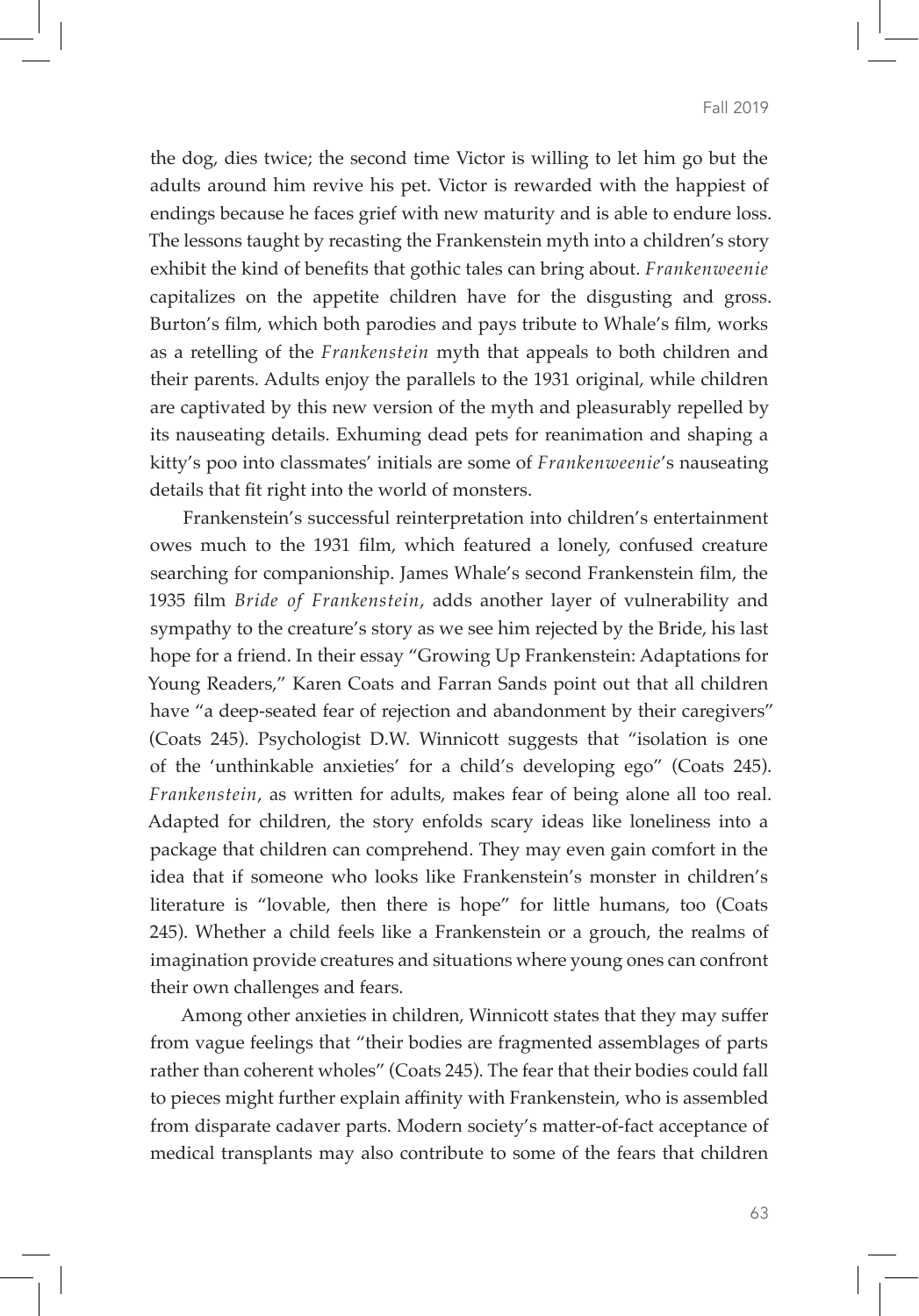harbor. When the Universal and Hammer series *Frankenstein* movies were made, the idea of harvesting anatomy parts for use on another body was abhorrent. Now doctors who harvest hearts, lungs, or kidneys from the bodies of fatal accident victims are heroes, not mad scientists. Faces have been recently transplanted—as have hands, arms, and legs. Television programs discuss the operations in detail, and children listen, but they do not always understand the procedure, the reasons for the operation, or the results of the surgery in the lives of transplant recipients. When examined from a child's perspective, a transplant is a very gross and dark idea. But adults don't see it that way because we understand the idea from the standpoint of medical necessity. Perhaps it's the kids that have it right. It is gross. It is also very cool, even miraculous. Gothic stories of patched-together body parts, like *Frankenstein*, are weird and messy and a little disgusting and that's why we love them. When elements of those stories appear in real life, we are delighted by the reality of life imitating art.

Gothic horror operates on many levels of fearsomeness. Adult horror films and literature will differ from those suitable for young children. Elements of gothic horror have always existed in children's entertainment, perhaps because fright excites us and allows a cathartic release of tension. Overcoming terror teaches us to cope with strong feelings. Experiencing fright within the pages of a book or while watching a film allows the adult and the child to experience fear in a safe way. That is not to say that all horror movies are good for children. Adult caregivers must responsibly choose appropriate media for each child's consumption (Wells 24). Exposure to adult-level horror may lead to real trauma that can harm the child's ability to understand reality or to process anxiety (NewYork-Presbyterian Hospital). Beyond coping mechanisms, embracing monster characters allows children to domesticate their own inner monsters; they can celebrate the weirdness of childhood and revel in the grossness of the human body and all its parts. The atrocity of a reanimated dead body, be it man or pet, delights rather than revolts. The gothic parts of our psyche find acceptable expression through literature and film. Like all human beings, children are gothic creatures. *Frankenstein* is a vehicle to recognize and accept the darkness within. Children can follow their monstrous friend into the fright of gothic horror and emerge with new confidence to confront commonplace fears. Stepping into the dark, one foot at a time, ultimately leads back into the light.